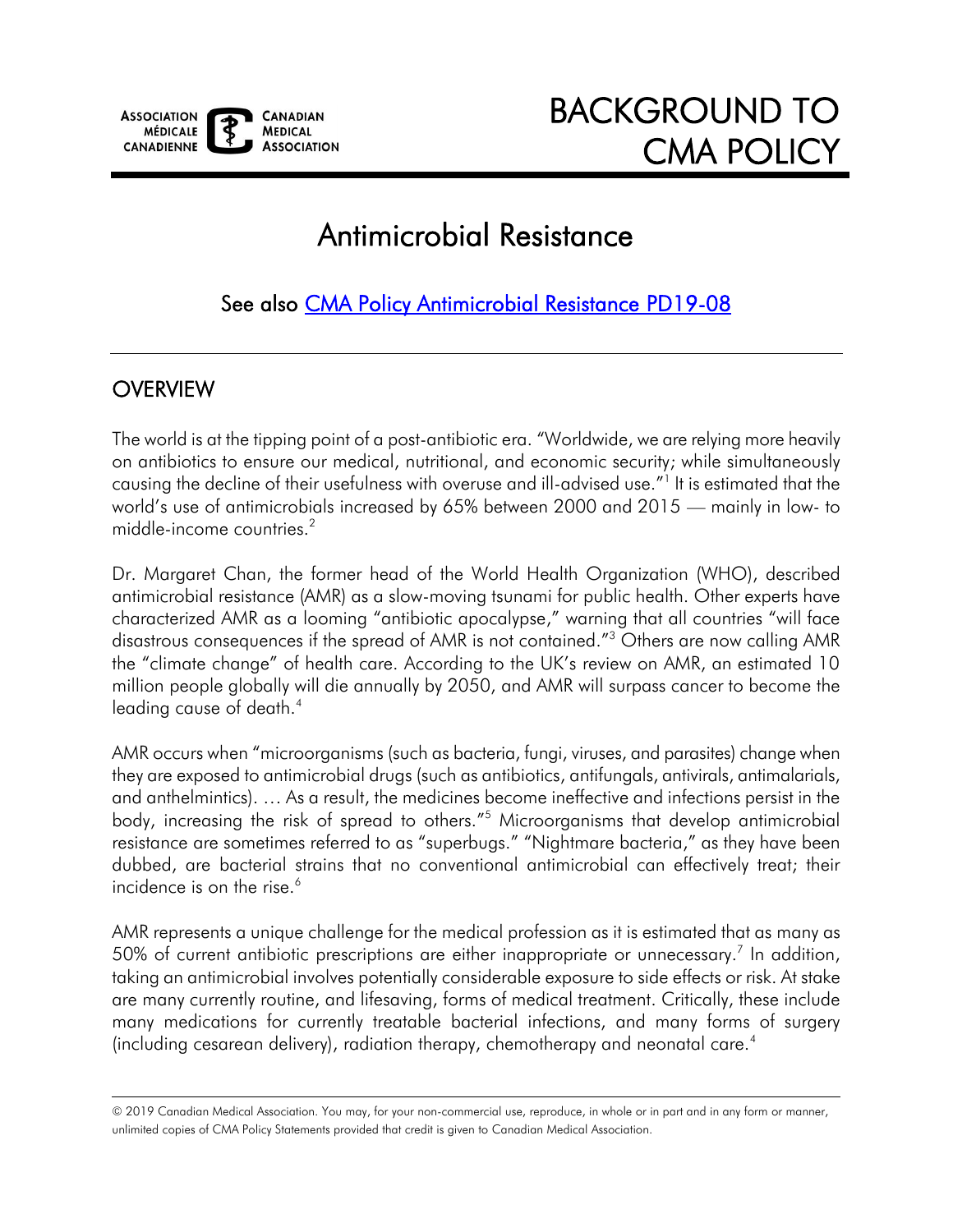### THE UNDERLYING DYNAMICS OF AMR

AMR is driven by a complex set of interlocking factors. These include: (1) increased global travel and medical tourism; (2) inappropriate, and unnecessarily high, use of antimicrobials in the agrifood sector; (3) poor medical prescribing practices; (4) inadequate implementation of infection prevention and control measures; (5) lack of knowledge, inappropriate expectations and misuse of antimicrobials on the part of the general public; (6) availability of poor-quality antimicrobials; (7) lack of access to rapid, affordable and accurate rapid diagnostic tools and infrastructure; (8) inadequate and underused surveillance data from AMR surveillance systems; (9) international travel rates; and (10) low commercial interest in, or support for, new antimicrobial research and development.<sup>8</sup>

To make progress on AMR, we need to carefully think about how to address its various drivers. Antimicrobial stewardship (AMS) is a term describing coordinated efforts, at any program level, to: (1) promote the appropriate use of antimicrobials; (2) improve patient outcomes; (3) reduce microbial resistance and preserve the effectiveness of antimicrobials; and (4) decrease the spread of infections caused by multidrug-resistant organisms.<sup>9</sup> AMS efforts are based on the "One Health" approach. These include: (1) surveillance; (2) conservation of existing AM effectiveness; (3) innovation through research and development; and  $(4)$  infection prevention and control.<sup>10</sup>

Fundamentally, AMR can be thought of as a collective action problem, similar in character to the problem of climate change.<sup>3,11</sup> While all stakeholders have a role to play in combatting AMR, each has very different resources, abilities and perspectives on AMR.<sup>12</sup> Canada and much of the developed world have the luxury of health infrastructures, finances and regulatory frameworks that can make AMR mitigation possible. But in low- to middle-income countries — places where antibiotics might be the only real health care available — the very discussion of AMS can be perceived as threatening. Simply put, this illustrates the fact that solutions to AMR need to mobilize and leverage a collective strategy that is as broad and as connected as possible. To be successful, these solutions will need to do so in a manner that acknowledges the local reality of health care delivery.<sup>13</sup>

Global investment in antimicrobial research and development is underwhelming, a dynamic described as a "drying up" of the pharmaceutical pipeline.<sup>8</sup> This is evidenced by the recent largescale withdrawal of major pharmaceutical companies from antimicrobial research and development, reflecting the lack of profitability in this area. On the pharmaceutical side, there are clear barriers to companies investing in the development of novel antimicrobials. Underlying factors include: (1) 10-year timelines, and an estimated minimum \$1 billion price tag for development; (2) high development failure rates for new antimicrobials; (3) the inevitable emergence of resistance to any newly developed antimicrobial; (4) antimicrobials being offered at relatively cheap dosage rates over shorter durations of use; and (5) the need to preserve the efficacy of any antimicrobial's future use, which limits their economic viability.<sup>8</sup>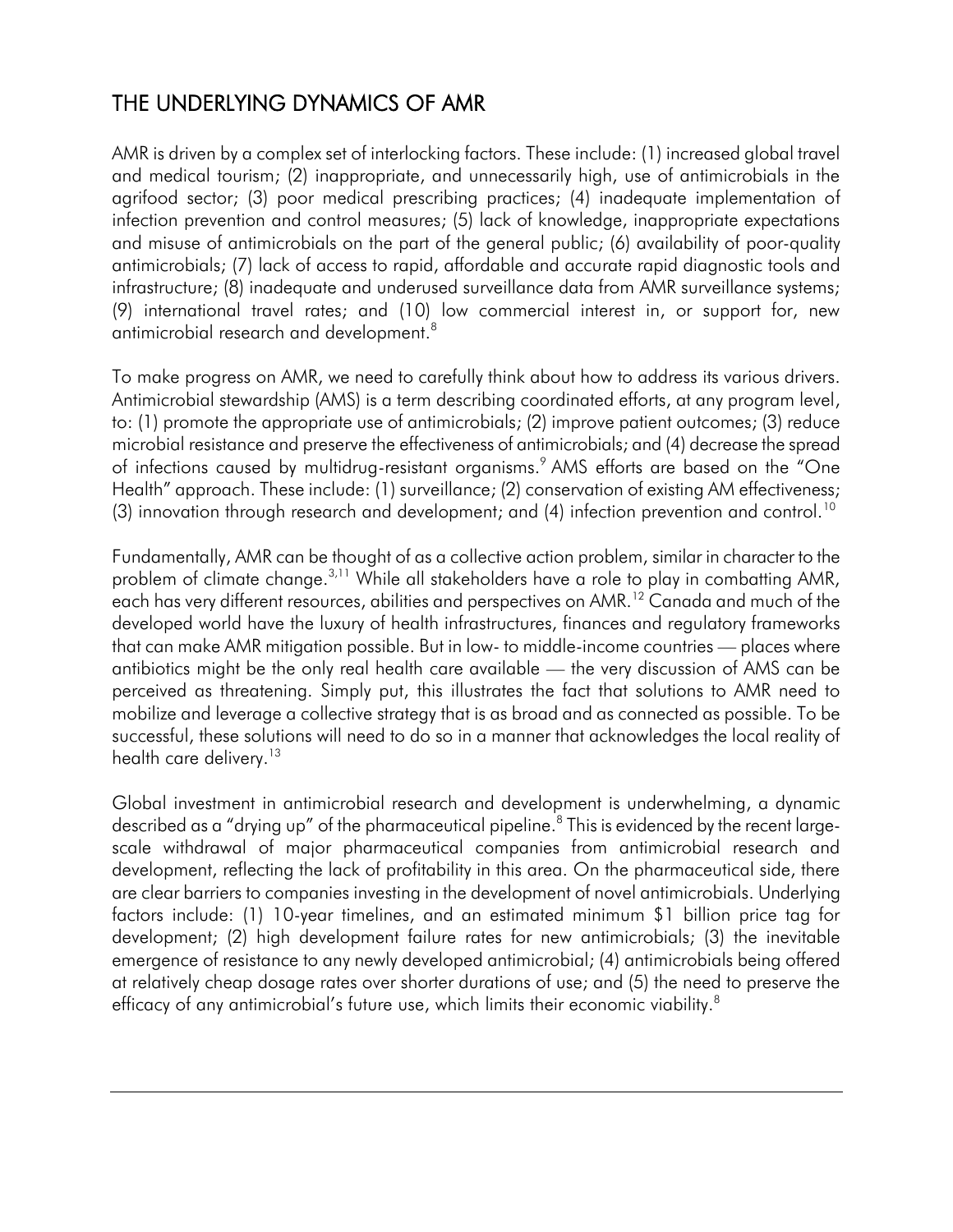## WHAT ARE THE CANADIAN CONTEXTS?

AMR is already a major costly public health challenge in both the  $US<sup>14</sup>$  and Canada. AMR infections are clearly linked to poorer health outcomes, longer hospital stays and higher mortality rates.<sup>3</sup> The Public Health Agency of Canada (PHAC) estimates that roughly 18,000 hospitalized Canadians contract drug-resistant infections per year.<sup>15</sup> The Canadian Patient Safety Institute estimates that 8,000 Canadian patients die annually with an AMR-related infection.<sup>16</sup> It is estimated that close to 23 million antibiotic prescriptions are written annually for patients in Canada,<sup>17</sup> the approximate equivalent to 1.6% of the population being on an antimicrobial on any given day.

An action plan in Canada is being developed by PHAC. On the surface, the action plan appears comprehensive in that it outlines a One Health approach.<sup>10</sup> However, despite commitments to take comprehensive, measurable action on AMS, Canadian leadership on AMR has historically lagged because of a lack of concrete coordination between PHAC and the provinces and because it has been challenging to implement local initiatives systemically.<sup>18</sup>

Previous shortcomings were highlighted in the Auditor General of Canada's 2015 report<sup>19</sup> and again in a 2017 issue brief by HealthCareCAN.<sup>18</sup> Although efforts continue and the action plan is set for release at some point in 2019, concerns remain that: (1) the scope of coordinated efforts with the provinces and territories requires an interest in cooperation that may not exist between the two levels of government; (2) relative to the scope of the problem, sufficient and dedicated resources won't be allocated; and (3) efforts on the industrial and agricultural fronts may not be sufficiently coordinated with AMR efforts for human health.

In the spring of 2018 the House of Commons Standing Committee on Health (HESA) released a report outlining 10 recommendations for action on AMR in Canada.<sup>20</sup> Although the federal government "accepted" most of the committee's recommendations, no meaningful (and dedicated) AMR funding has been announced in advance of the action plan's launch. Indeed, the federal government's response to the HESA report sought to downplay the need for either urgent action or additional resources. This was done by pointing to nominal federal AMR efforts over the span of more than a decade.<sup>21</sup>

It should be noted that a small number of excellent localized AMS initiatives exist and have begun yielding promising local AMS results in Canada. AMR and AMS champions such as Choosing Wisely Canada, Do Bugs Need Drugs, and the Association of Medical Microbiology and Infectious Disease Canada have long argued that with proper resourcing, localized initiatives can be scaled up to a systemic level of application within provincial health care systems.

### GLOBALLY, WHERE DOES AMR STAND?

Urgent action is required at an international level to combat AMR. Although AMR remains a complex public health challenge, the benefits of AMS are clear. The preservation of these precious resources will save lives and can positively affect both quality of care and health care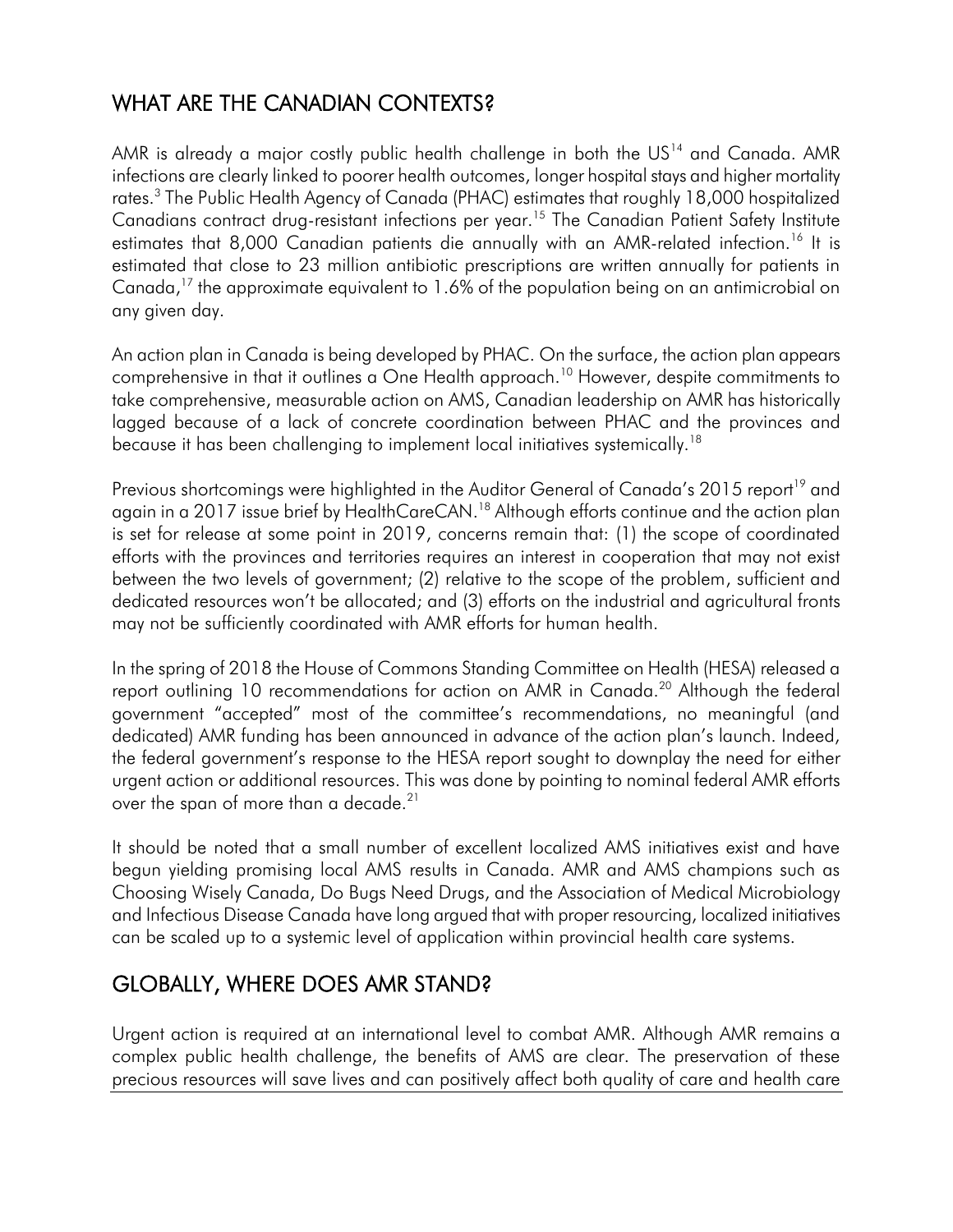delivery costs.<sup>7,14</sup> Globally, many higher income nations and, increasingly, middle-income countries have now developed AMR/AMS action plans.<sup>22</sup> Like the situation in Canada, these emerging and existing global action strategies remain largely unimplemented. Initial cash infusions into the AM drug development pipeline are beginning to emerge.<sup>8</sup>

Despite this, experts warn that such investments are too short term and wholly inadequate to address the scope of the looming AMR crisis.<sup>8,23</sup> This reflects the many complexities that exist in the implementation of AMR action plans, owing in large part to: (1) a general lack of resources or prioritization; (2) complacency about AMR as a pressing public health concern; (3) difficulties in generalizing local AMS efforts; (4) coordination between sectorial actors;<sup>24</sup> and (5) a lack of tangible AMR metrics and evidence.<sup>25</sup>

If AMS gains are to be made in low- and middle-income countries, the impact of limited resources in those settings will need to be considered.<sup>13</sup> Realistically these countries will require various forms of monetary incentives and assistance to be able to effectively adopt AMR programs. If such support is not provided, human health rights will be affected and global AMS efforts will be undermined. Finally, there are now well-established calls for an international model, even a treaty, to be implemented on AMR/AMS.<sup>12,26</sup>

 $\overline{a}$ 1 Laxminarayan R, Matsoso P, Pant S, et al. Access to effective antimicrobials: a worldwide challenge. *Lancet* 2016;387:168–75. Available: <https://www.thelancet.com/action/showPdf?pii=S0140-6736%2815%2900474-2> (accessed 2018 Aug 15).

<sup>&</sup>lt;sup>2</sup> Klein EY, Van Boeckel TP, Martinez EM, et al. Global increase & geographic convergence in antibiotic consumption between 2000 & 2015. *PNAS* 2018;115(15):E3463–E3470. Available: [http://www.pnas.org/content/pnas/early/2018/03/20/1717295115.full.pdf](http://www.pnas.org/content/pnas/early/‌2018/03/20/‌1717295115.‌full.pdf) (accessed 2018 Aug 15).

<sup>3</sup> OECD, WHO, FAO, OIE. *Tackling antimicrobial resistance: ensuring sustainable R&D. Final note*. Paris: OECD, WHO, FAO, OIE; 2017. Available:<http://www.oecd.org/g20/summits/hamburg/Tackling-Antimicrobial-Resistance-Ensuring-Sustainable-RD.pdf> (accessed 2018 Aug 15).

<sup>4</sup> Wellcome Trust, UK Department of Health. *Tackling drug-resistant infections globally: final report & recommendations*. *The review on antimicrobial resistance (governmental report).* Chaired by O'Neil J. London (UK): Welcome Trust; 2016. Available: [https://amr](https://amr-review.org/sites/default/files/160518_Final%20paper_with%20cover.pdf)[review.org/sites/default/files/160518\\_Final%20paper\\_with%20cover.pdf](https://amr-review.org/sites/default/files/160518_Final%20paper_with%20cover.pdf) (accessed 2018 Aug 15).

<sup>5</sup> World Health Organization (WHO). *Antimicrobial resistance*. Geneva: WHO; 2018. Available: [http://www.who.int/mediacentre/](http://www.who.int/mediacentre/‌factsheets/fs194/en/) [factsheets/fs194/en/](http://www.who.int/mediacentre/‌factsheets/fs194/en/) (accessed 2018 Aug 15).

<sup>6</sup> Woodworth K, Walters M, Weiner L, et al. Vital signs: containment of novel multidrug-resistant organisms and resistance mechanisms – United States, 2006-2017. *MMWR* 2018;67(13):396-401. Available[: https://www.cdc.gov/mmwr/volumes/67/wr/mm6713e1.htm](https://www.cdc.gov/mmwr/volumes/67/wr/mm6713e1.htm) (accessed 2018 Aug 15).

<sup>&</sup>lt;sup>7</sup> Cecchini M, Lee S. Low-value health care with high stakes: promoting the rational use of antimicrobials. Paris: Organisation for Economic Co-operation and Development; 2017. Available: [http://apps.who.int/medicinedocs/documents/s23152en/s23152en.pdf](http://apps.who.int/medicinedocs/‌documents/s23152en/‌s23152en.pdf) (accessed 2018 Aug 15).

<sup>8</sup> Stern S, Chorzelski S, Franken L, et al. *Breaking through the wall: a call for concerted action on antibiotic research & development*. Berlin: German Federal Ministry of Health; 2017 Feb. Available:

https://www.bundesgesundheitsministerium.de/fileadmin/Dateien/5\_Publikationen/Gesundheit/Berichte/GUARD\_Follow\_Up\_Report\_Full\_Rep ort\_final.pdf (accessed 2018 Aug 15).

<sup>9</sup> Association for Professionals in Infection Control and Epidemiology (APIC). *Antimicrobial stewardship.* Arlington (VA): APIC; 2012. Available: <https://apic.org/Professional-Practice/Practice-Resources/Antimicrobial-Stewardship> (accessed 2018 Aug 15).

<sup>10</sup> Public Health Agency of Canada. *Tackling antimicrobial resistance and antimicrobial use: a pan-Canadian framework for action*. Ottawa: Public Health Agency of Canada; 2017. Available[: https://www.canada.ca/content/dam/hc-sc/documents/services/publications/drugs](https://www.canada.ca/content/dam/hc-sc/documents/‌services/‌publications‌/drugs-health-products/tackling-antimicrobial-resistance-use-pan-canadian-framework-action/tackling-antimicrobial-resistance-use-pan-canadian-framework-action.pdf)[health-products/tackling-antimicrobial-resistance-use-pan-canadian-framework-action/tackling-antimicrobial-resistance-use-pan-canadian](https://www.canada.ca/content/dam/hc-sc/documents/‌services/‌publications‌/drugs-health-products/tackling-antimicrobial-resistance-use-pan-canadian-framework-action/tackling-antimicrobial-resistance-use-pan-canadian-framework-action.pdf)[framework-action.pdf](https://www.canada.ca/content/dam/hc-sc/documents/‌services/‌publications‌/drugs-health-products/tackling-antimicrobial-resistance-use-pan-canadian-framework-action/tackling-antimicrobial-resistance-use-pan-canadian-framework-action.pdf) (accessed 2018 Aug 15).

<sup>11</sup> World Bank Working Group. *Drug-resistant infections: a threat to our economic future. Final report*. Washington (DC): The World Bank; 2017. Available: [http://documents.worldbank.org/curated/en/323311493396993758/pdf/114679-REVISED-v2-Drug-Resistant-Infections-](http://documents.worldbank.org/curated/en/323311493396993758/pdf/114679-REVISED-v2-Drug-Resistant-Infections-Final-Report.pdf)[Final-Report.pdf](http://documents.worldbank.org/curated/en/323311493396993758/pdf/114679-REVISED-v2-Drug-Resistant-Infections-Final-Report.pdf) (accessed 2018 Aug 15).